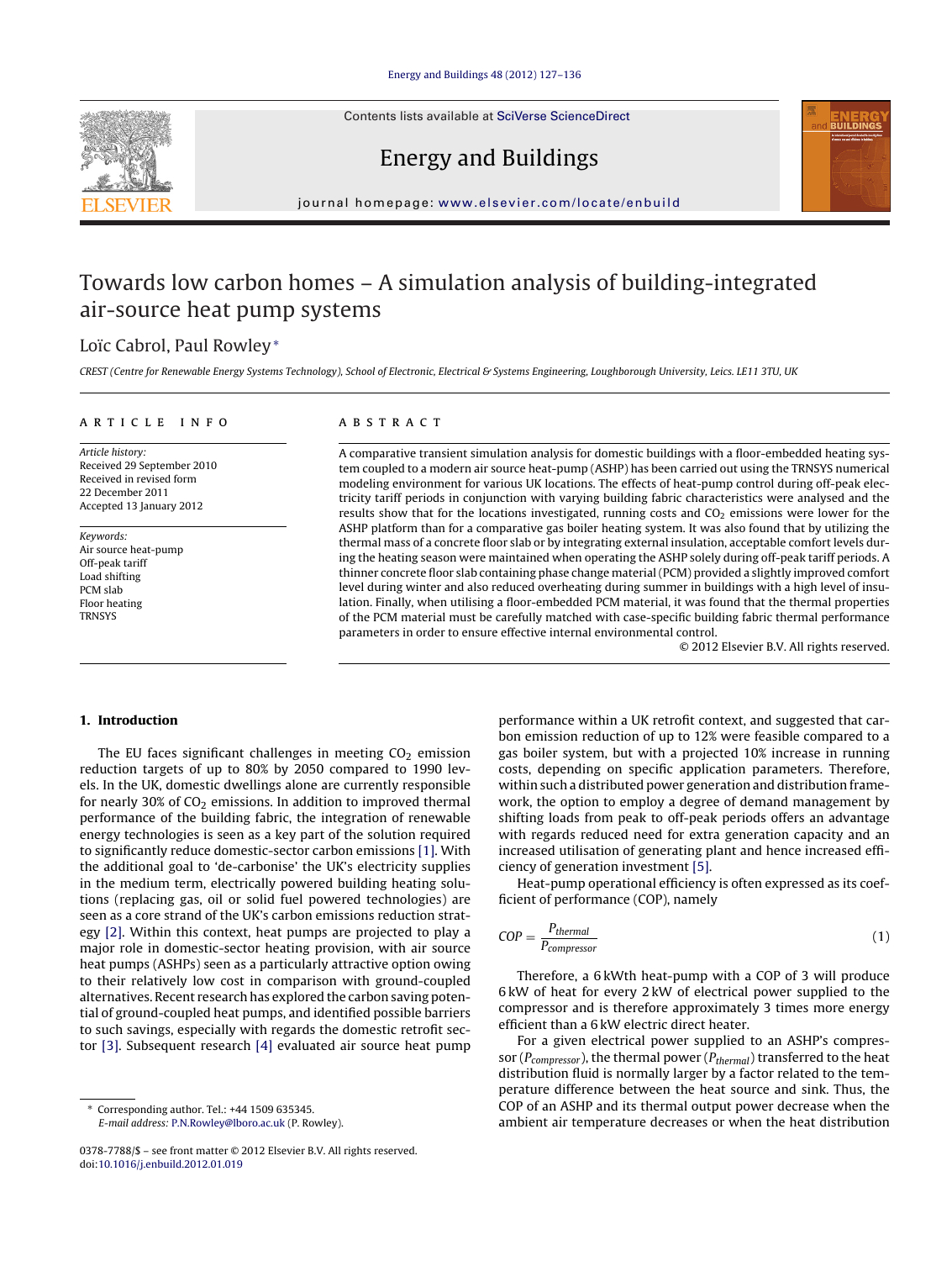fluid temperature increases. Since air temperatures are generally lower than those of the ground during the heating season, seasonal COPs for ASHPs are in theory generally lower than for ground source heat-pumps (GSHP) that extract heat from the ground with a more stable temperature [\[6\].](#page--1-0) However, ASHP systems are often more convenient and economical to fit, and provided their operational efficiency is optimised, their large market penetration potential means that ASHP technology presents an important route towards significant  $CO<sub>2</sub>$  reductions [\[7\].](#page--1-0) Furthermore, recent field trial data indicates that the performance gap between air and ground source heat pumps in the UK is not as large as previously assumed [\[8\].](#page--1-0)

Clearly, the ability to utilize a building's thermal mass in order to 'de-couple' the electrical input and thermal output of an ASHP offers an opportunity to shift electrical load to off-peak periods, thereby offering electricity system efficiency benefits [\[7,9\].](#page--1-0) Where electricity suppliers offer tariff options during which electricity is cheaper during off-peak periods, optimising a building's holistic design to facilitate ASHP operation predominantly during off-peak periods also gives this technology a further advantage in term of operating costs. The inclusion of carefully designed phase change materials within the building envelope further enhances these potential benefits [\[10–12\].](#page--1-0)

To de-couple the ASHP electrical and thermal loads, emitted heat is stored in the thermal mass of the building or in dedicated storage tanks and transferred at a later time to the air inside the building or for water heating purposes [\[9,18\].](#page--1-0) The sensible heat stored in a material is proportional to its thermal capacity, its temperature and its volume. Thus, to increase the sensible energy stored in a material, either (a) the heating distribution temperature; (b) the material volume or (c) the material's specific heat capacity needs to be increased. The former option would not be preferred for an ASHP heating system, since higher outlet temperatures would lead to operation at a lower COP. In addition to increasing the available sensible heat capacity, a further potential option for energy storage is to use fabric-integrated phase change materials (PCMs). These have been investigated previously as a means to store both sensible heat and latent heat when they transition from one state to another (solid–liquid is the preferred transition for building applications). They also provide a stable temperature around their transition temperature when discharging heat leading to potentially improved internal comfort management [\[10\].](#page--1-0)

The aim of this work is therefore to assess how various control schemes based around off-peak electricity tariff options impact upon the technical and economic performance of an ASHP system for three different dwelling fabric construction methods.

Using the dynamic building simulation tool TRNSYS, the objectives of the work included:

- For each building configuration, to evaluate ASHP COPs and internaltemperature variations forASHP control based upon a number of currently available off-peak electricity tariff periods;
- To investigate performance for three different UK locations in order to evaluate climatic variations;
- To assess annual performance in terms of energy consumption,  $CO<sub>2</sub>$  emissions and running costs for off-peak electricity tariffs, a flat-rate electricity tariff and a gas boiler respectively for each location and building type.

#### **2. Methodology**

For the purpose of this study, three contrasting dwelling fabric configurations were considered with integrated insulation layers primarily designed to provide various thermal mass and admittance/decrement properties, namely:

#### **Table 1**

Building design parameters for simulation purposes.

| 2.4   | N & S                |
|-------|----------------------|
|       |                      |
|       |                      |
| 10    | <b>E&amp;W</b>       |
| 3.00  | N                    |
| 6.00  | S                    |
| 3.75  | E                    |
| 3.75  | W                    |
| 3.06  | Internal walls       |
| 17.8  | External walls       |
| 277   | Floor-to-ground      |
| 9     |                      |
| 0.5   |                      |
| 2.99  | <b>SIP</b>           |
|       |                      |
| 14.50 | <b>ICF</b>           |
| 14.20 | Externally insulated |
|       | 12                   |

- (a) Externally rendered lightweight structural insulated panel (SIP) wall and roof construction comprising plywood timber sheeting enclosing polystyrene insulation within a timber frame;
- (b) Externally rendered insulated concrete formwork (ICF) wall and roof structure comprising a concrete core sandwiched between expanded polystyrene insulation layers and
- (c) Traditional concrete blockwork structure with an externally rendered insulation layer.

The basic fabric parameters are described below in Table 1. For each case, an exposed concrete floor slab was assumed, the thickness of which was varied and the impact upon internal temperature variations was evaluated. Additionally, the impact of a floor-embedded phase change material (PCM) upon the thermal response of the building was also evaluated. For each fabric configuration, two differing thermal insulation and infiltration scenarios which broadly reflect current and forthcoming UK building fabric legislation were analysed, namely:

- (d) A 'standard performance' building with U-values of 0.27 W/m<sup>2</sup> K for the walls,  $0.27 \,\mathrm{W/m^2}$  K for the floor and  $0.16 \,\mathrm{W/m^2}$  K for the roof. Windows had a U-value of  $1.4 \,\mathrm{W/m^2}$  K and a g-value of 0.59. The infiltration rate was set to 0.5 air changes per hour  $(ACH)$
- (e) A 'high performance' building with U-values of 0.13 W/m<sup>2</sup> K for the roof, the walls and the floor. Windows had a U-value of  $0.68 \text{ W/m}^2$  K and a g-value of 0.407. The infiltration rate was set to 0.2 ACH.

To investigate the suitability of ASHP technology for each building fabric scenario, ASHP control approaches based upon a number of standard and off-peak electricity tariffs were investigated, and the results compared in terms of daily internal temperature variations, seasonal ASHP efficiency (COPs), building electrical energy consumption,  $CO<sub>2</sub>$  emissions and running costs. [Table](#page--1-0) 2 presents the UK electricity tariffs investigated in the study. The most widely available are Economy 10 (E10) and Economy 7 (E7), which align quite closely with widely available variable rate tariff options across a number of EU countries in addition to the UK.

Finally, to assess the impacts of climactic variations on performance, evaluations were carried out for three differing UK locations, ranging from northern Scotland to southern England, as shown in [Fig.](#page--1-0) 1.

#### 2.1. Model design principle

Using the TRNSYS transient thermal modelling and simulation software environment [\[12–14\],](#page--1-0) a parameterised model was